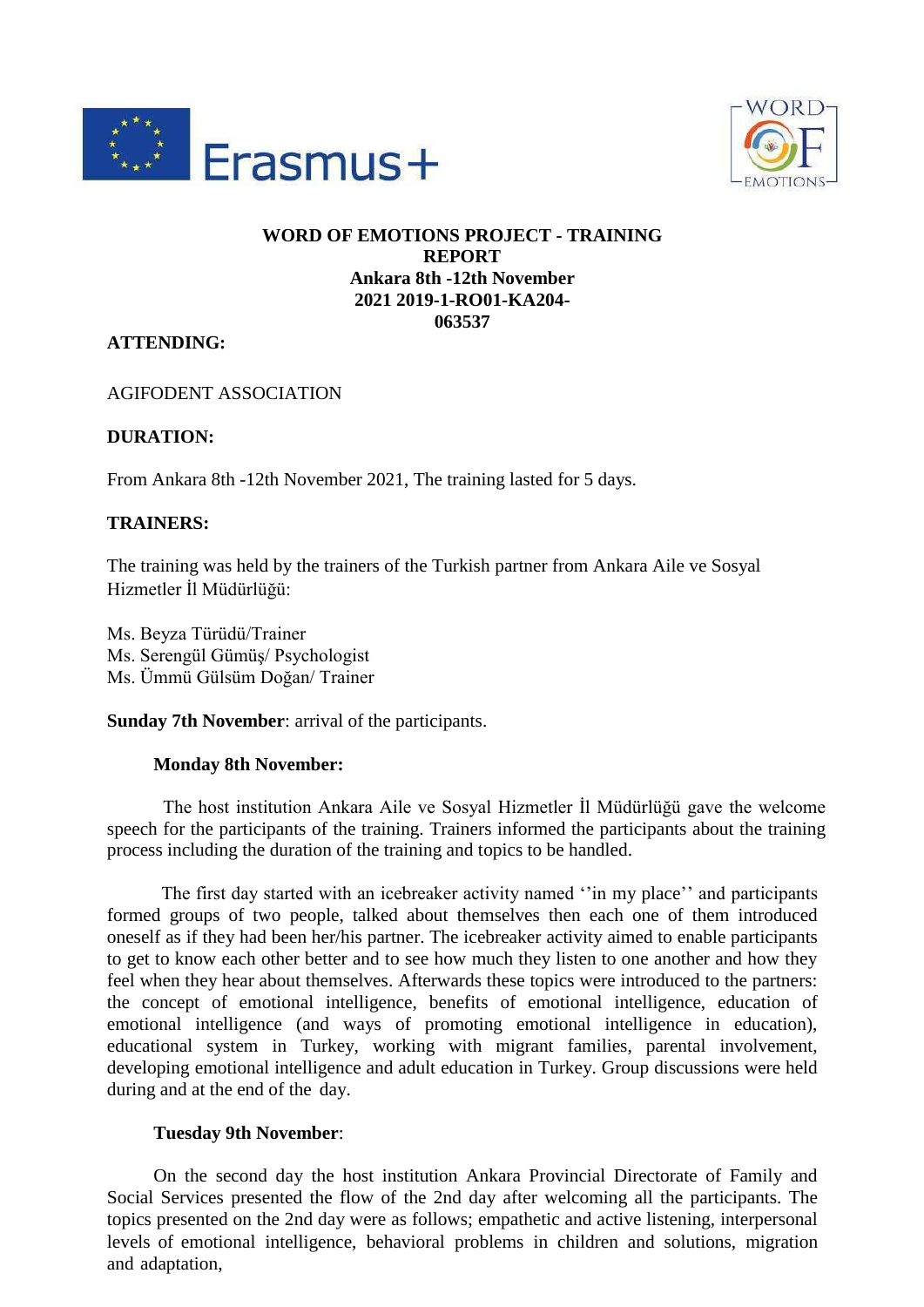



migrant child and adaptation. An "active listening" activity was carried out between the presentations. The participants were asked to think over a memory that they were angry with. Then they were requested to form groups of 2 and to tell the memory they thought about the other member of the group. The aim of the activity was that both participants in each group went through the same process. In this activity, it was studied on what can be done to listen to each other actively and to give the feeling that the other person is carefully and actively listened. Emphasis was given on gestures and mimics in active listening, verbal and non-verbal clues, and the importance of mirroring. Group discussions were held during and at the end of the day.

### **Wednesday 10th November**:

On the third day of the training these topics were covered; how can EQ help people, daily emotional situation, self-awareness, self-regulation, motivation, social skills, importance of focusing, focusing on the emotional problems of children and their families, listening, common mistakes in empathic and active listening, conflict resolution and its strategies, frustration management, stress management, functions of and approaches to stress management and learning with fun. An activity' 'balloon breathing'' that can be implemented with children when they experience negative situations causing big emotions. It aimed to help them regulate their emotions, teaching them various ways to calm down, to develop selfcontrol and self-esteem. After the activity ways of managing emotions were discussed among the participants.

### **Thursday 11th November:**

On the fourth day the training continued with other related topics of emotional intelligence that were; interpersonal relationships, types of interpersonal relationships, components and factors affecting interpersonal relationships, tips for children to have healthy relationships, migrant children's relation to interpersonal relations, interpersonal activities for kids, social responsibility, flexibility, adaptation, tolerance, flexible thinking, teaching flexibility to children, empathy circles, learning empathy naturally, teaching empathy to children, benefits of empathy, disadvantages of lack of empathy, reality testing and its strategies, the importance of reality testing for immigrant families, helping immigrant children reframe the situations. An activity ''I like.../I don't like… ''that made participants express their likes and dislikes and also common thoughts. The practice enabled participants to experience empathy, made them understood and connected. Participants were asked to talk about their experiences concerning empathy while working with children or young sters and valuable discussions were made.

# **Friday 12th November:**

On the last day of the training a presentation were made covering the topics of immigrant families, children with emotional problems, an important project example ''Education and Psycho-Social Support Project for Refugees Under Temporary Protection'', techniques for working with children having emotional problems (skills passport, art therapy intervention, child welfare practice, child welfare trauma training tool kit, ways of promoting EI in education, teaching practices for social emotional development. After the last training session ended,